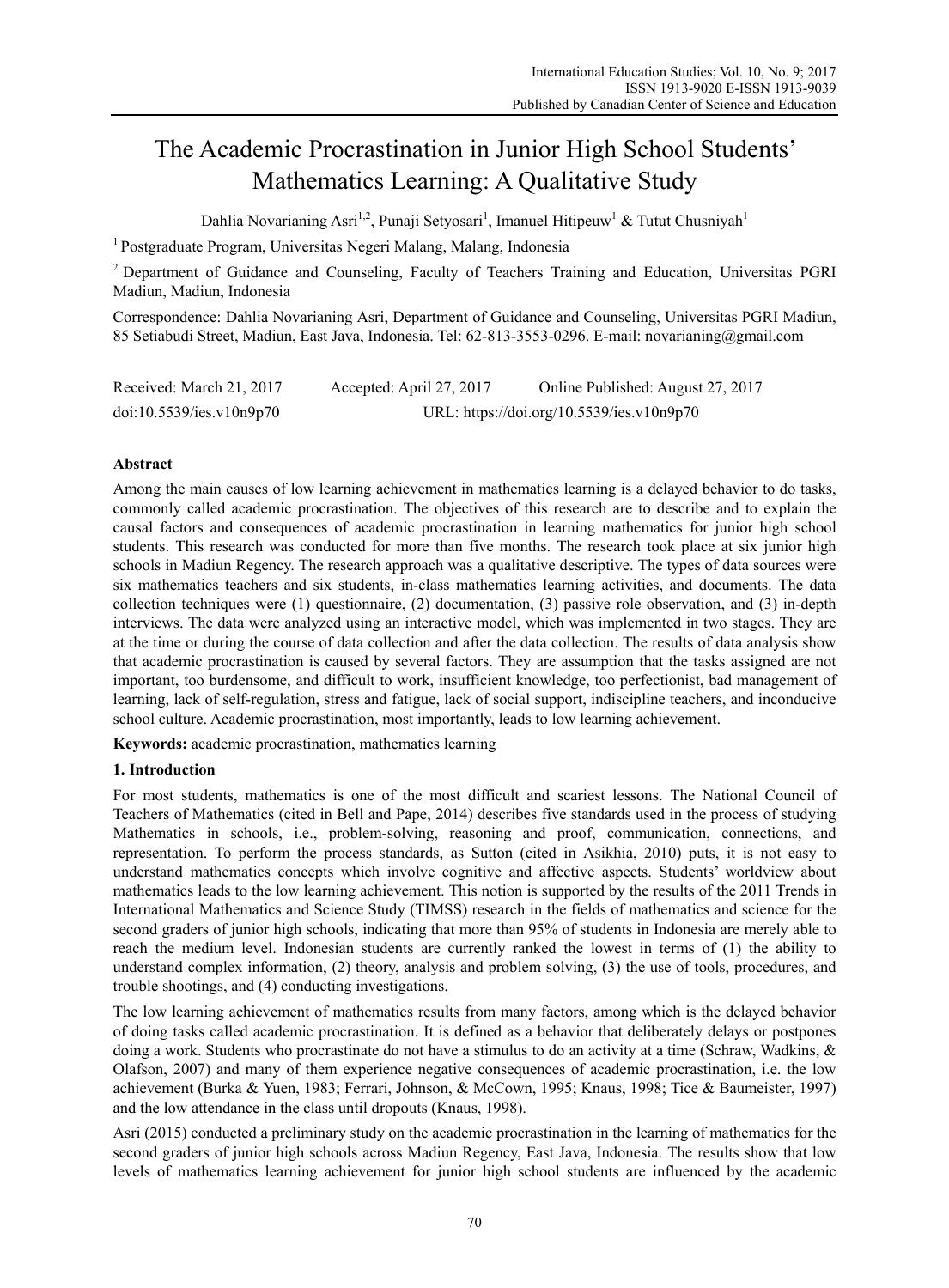procrastination. They do not realize how important the tasks given by their class teacher are. They prefer to spend more time for fun activities than to do the academic tasks. It happens since they consider Math tasks not fun, difficult, and they need more power and huge thoughts to finish the tasks.

Quantitative research in recent decades discusses the causes and effects of academic procrastination and finds internal and external psychosocial factors responsible for its emergence. The internal ones are: (1) personality-related which includes negative self-image, avoidance, and perfectionism (Zeenath & Orcullo, 2012; Patrzek, Grunschel, & Fries, 2012; Procee, Kamphorst, Wissen, & John-Jules, 2013; Pychyl, Coplan, & Reid, 2002; Saleem & Rafique, 2012), (2) competence-related which covers lack of knowledge, regulation of low self-esteem, and lack of study skills, (3) affective which refers to anxiety, frustration, boredom, feelings of anxiety, shame, and guilt (Deniz, Traz, & Aydogen, 2009; Haghbin, Mccaffrey, & Phychyl, 2012; Vahedi, Farrokhi, Gahramani, & Issazadegan, 2012; Haycock, McCarthy, & Skay, 1998), (4) cognitive which concerns on fear, lack of internal motivation, and failure of self-regulation (Park & Sperling, 2012; Asri, 2015), (5) learning history which consists of behavioral learning and negative learning experience, (6) physical and mental health, (7) perception of the characteristics of academic assignments viewing the task as an enemy, or as difficulty, or otherwise it is perceived as important to work with (Procee et al., 2013), (8) lack of the scale of priorities, (9) poor time management skills, and (10) the selection of coping strategies used (Procee et al., 2013; Asikhia, 2010; Tsai, Shen, & Lee, 2011; Seperiah & Lotf, 2011). While the external ones cover school-related matters such as the quality of teachers, peer influences, and external conditions of the school (Zeenath & Orcullo, 2012; Patrzek et al., 2012) and the style of parenting (Pychyl et al., 2002; Zakeri, Esfahani, & Razmjoee, 2013; Vahedi & Mortazanajad 2009; Milgram & Toubiana, 1999).

In addition, some literature reviews indicate the low achievement (Burka and Yuen, 1983; Ferrari et al., 1995; Knaus, 1998; Tice & Baumeister, 1997) and the low attendance classroom until dropouts (Knaus, 1998) are the consequences of procrastination. In addition, Tice and Baumeister (1997) suggest that health is also a consequence of procrastination. The research elaborates the level of stress and physical symptoms which appear during lectures in a semester.

Problems of academic procrastination in the learning Math causes serious actions. Teachers should attempt to change students' perspective on Math into an unthreatening school subject. As well, they are expected to give more attention on academic procrastination faced by the students. By so doing, it is hoped that academic procrastination in learning Math can be curved.

The present study, likewise, cultivates some triggered factors and the consequences of academic procrastination in the learning Math. The results can be used by the teachers to design strategies to decrease students' academic procrastination.

#### *1.1 Research Objectives*

The aim of this study was to describe and explain the reasons pertaining to students' academic procrastination in learning Mathematics and its consequences on the academic procrastination experienced by junior high school students, addressing the following research questions:

- a) What are the factors that cause students' academic procrastination in learning mathematics?
- b) What are the consequences of this academic procrastination for students?

#### **2. Methods**

This research had been conducted for more than five months. The research settings of place were (1) SMPN 1 Jiwan Madiun, (2) SMPN 3 Kare Madiun, (3) SMPN 1 Wungu Madiun, (4) SMPN 2 Mejayan Madiun, (5) SMPN 2 Geger Madiun, and (6) SMPN 1 Saradan Madiun. These schools were selected based on school level variability, geographical factor, and the students' academic potentiality.

Using a qualitative-descriptive approach, this research puts more emphasis on research observations of interactions between teacher and students in learning mathematics at the schools. Moreover, documents related to the research problems were analyzed as well. The data in this research were a number of information closely connected to students' academic procrastination in learning mathematics. The types of data sources include (1) informants, consisting of 12 key informants of six mathematics teachers and six students from each school who studied mathematics, (2) events or activities during the mathematics instructions in the classrooms, and (3) documents in the forms of mathematics teaching materials used by teachers, the tasks done by the students, the results of data assessment to track the records of the students, and other related documents. The sample was taken by utilizing purposive sampling since it was related to the research purposes and problems. Based on the characteristics and types of data required, the research data collection techniques were (1) questionnaires, (2)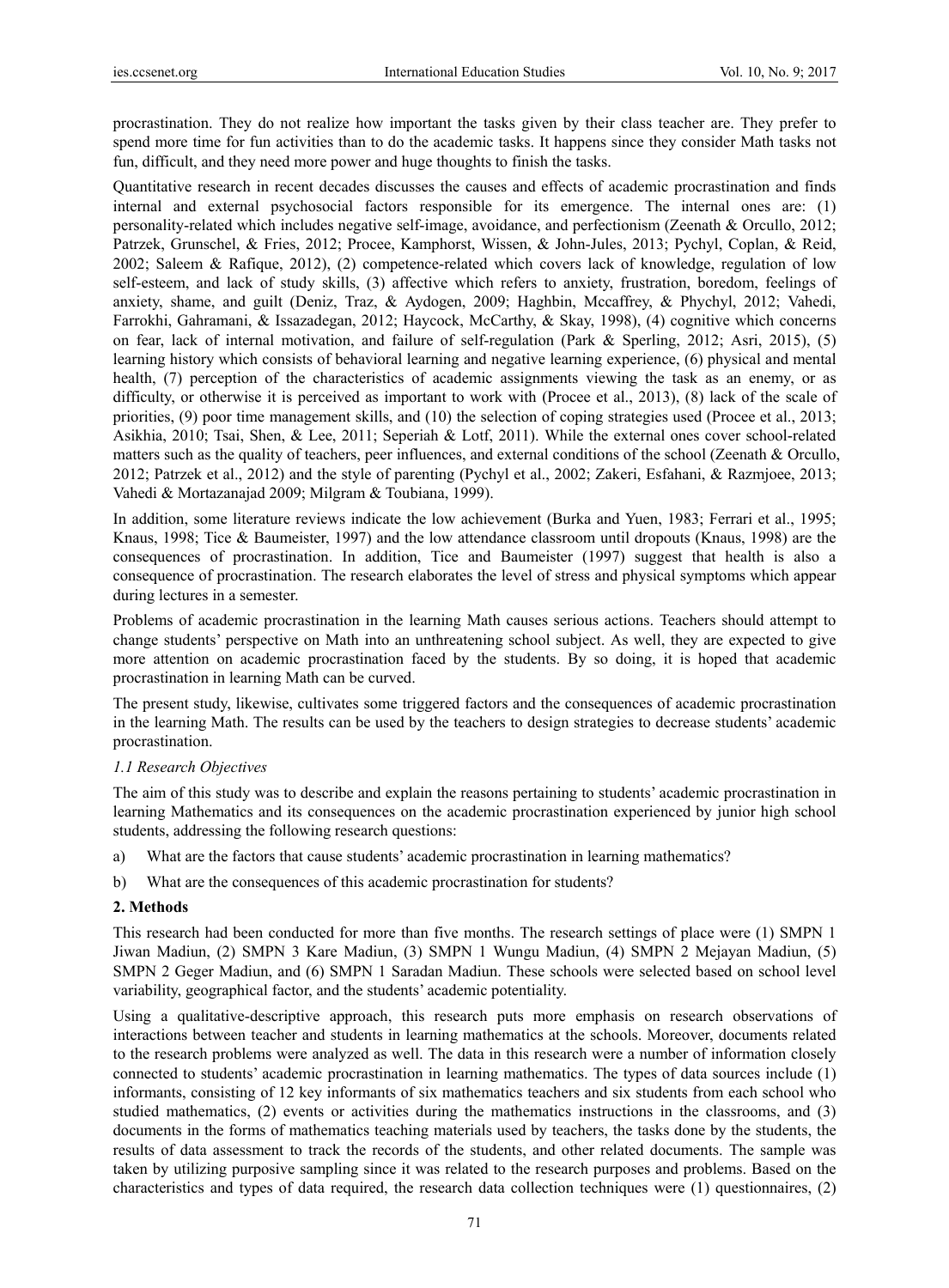documentation, (3) passive observations, and (3) in-depth interviews.

To analyze the data, an interactive model was carried out in two stages. They are at the time or during the course of data collection and after the data collection. This data analysis was done through the three flows of activities that took place simultaneously, i.e. (1) data reduction, (2) data presentation and (3) conclusion/verification (Miles, Huberman, & Saldana, 2014).

The techniques selected by the researchers to check the data validity include (1) extending the participation of researchers, (2) making observations diligently and carefully, (3) performing a triangulation of data sources by comparing the data analysis results from questionnaires, observations, interviews, the contents of documents, and (4) examining the findings through group discussions (a focus-group discussion).

## **3. Results**

Referring to the observation and analysis of documents that form the syllabus and mathematics learning, it is known that almost all teachers choose the project-based learning method to deliver their learning materials. To them, the implementation of project-based learning method seems appropriate because it can associate the materials being taught to the surrounding situation in various contexts. In the interview, they also state that the project-based learning method can improve students' mastery of concepts and provide plenty of time for students to think, design, investigate, analyze, conclude the answers of questions, and collaborate through the projects they give.

The results of survey using a questionnaire involving 154 students at six schools show that 72 (46.8%) students never put off the task, 58 (37.7%) had put off tasks, and 24 (15.5%) always put off doing their tasks. As many as 82 students (53.2%) experience the academic procrastination in learning mathematics. The researchers' in-class observations prove that fewer than half of them have completed the task on time. Further, it is found that students doing the in-class task cheat their tasks before the lesson begins.

The interviews with students show that most of them are unaware of the importance of tasks given by the teachers to increase academic achievement. They think that the tasks are time-consuming especially when they are at home. Most of them also claim that they have many activities to do outside of school subjects, such as hanging out with friends to spend leisure time. In consequence, the assignment given by teachers cannot be completed on time. In addition, the majority of them state that the assignments are too burdensome because they also have many other tasks to do.

Furthermore, the high level of academic procrastination is partly influenced by the students' personality. Most student informants state that the tasks assigned by teachers are difficult to do that make them often get confused. As a result, they tend to avoid the school work and prefer to do other activities just for fun, for example, listening to music, and hanging out with friends. This is a form of escapism as they often feel depressed and overwhelmed when they are completing school assignments.

Regardless of the fact, in teachers' perspectives, academic procrastination is not only experienced by underperformed students but also by those who have good learning performances. Spending more time, students become perfectionistic in doing tasks resulting in perfect results but late submissions. As the observation results indicate, the tasks presented by perfectionistic students are better than those by others, but they still experience the academic procrastination.

The observation results of the students' learning behavior indicate that students with high academic procrastination do not have good learning management. They only learn when they are dealing with exams or formative tests and do not have schedules for continuous learning. For them, learning and doing schoolwork are tedious and difficult. Consequently, they think that they have insufficient knowledge to do assignments. Academic procrastination is also caused by their low self-regulated learning.

In this sense, students' self-regulated learning, along with high levels of academic procrastination, is lower than that of students who have low self-regulated learning. This is because students who have high self-regulated learning will be attracted to learn the materials being taught, prepare for learning in the classroom, and participate fully by asking questions or expressing ideas in class discussions. When doing a homework or academic work, students who have self-regulated learning will clarify the difficulties encountered, find the basic idea, sum up the materials they have read, and link theories to experiences. Conversely, students whose self-regulated learning is low not only fail to implement effective learning strategies, but also experience academic procrastination.

Some student informants claim that homework ignorance or delay was also caused by the personal mood. Under stressed situations, they tend to be lazy to learn and go out of the house to look for activities that can reduce the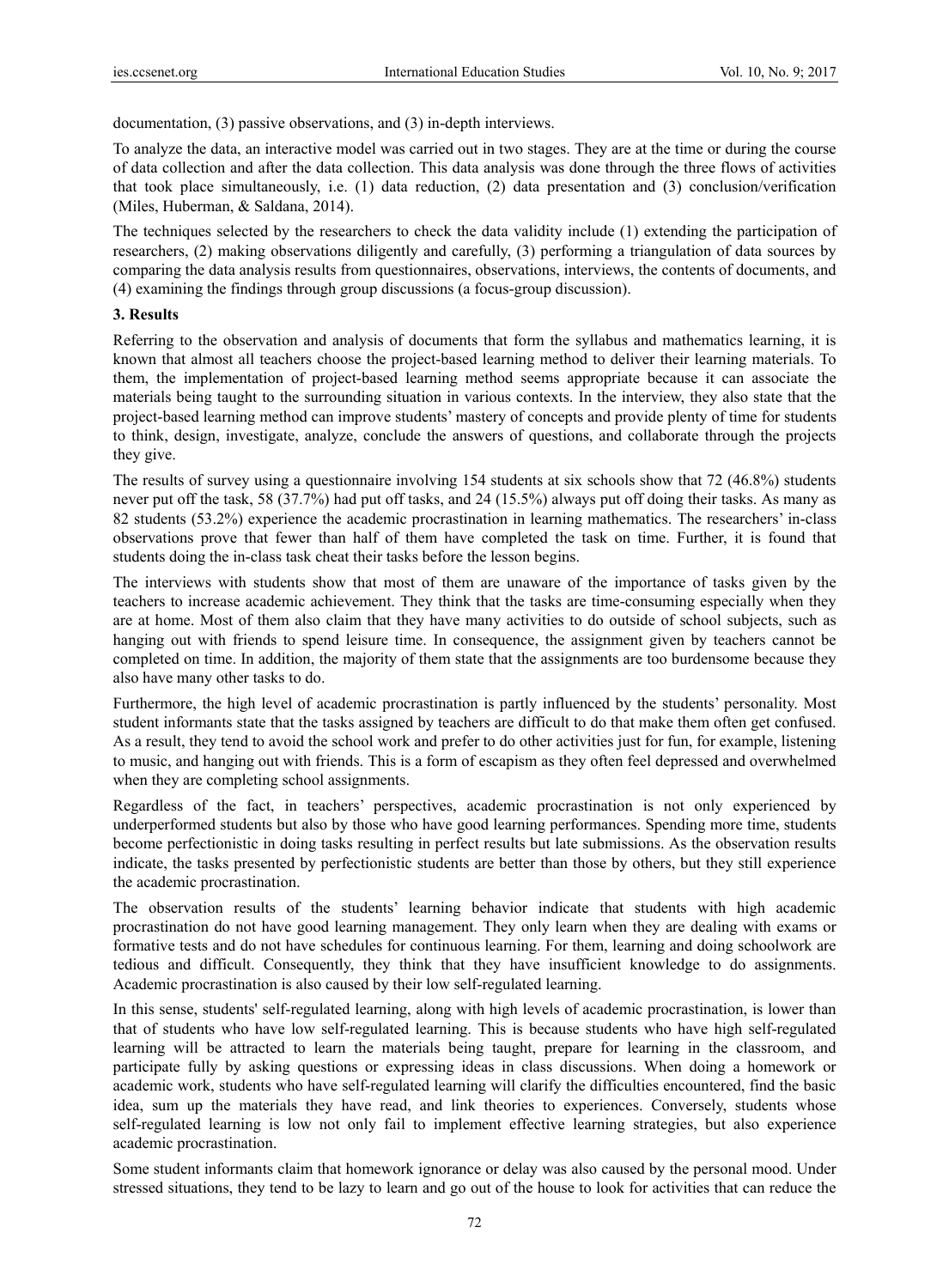stress. Such situations are temporary in nature because by not doing the task, they will be anxious and fearful of teachers' sanction and, even worse, will get a strike. Doing the schoolwork on an ongoing basis, especially in the form project tasks is time-consuming and leads to to the physical fatigue. In this situation, they either get exhausted or tend to be lazy to learn. This makes them late to hand in their school works.

Academic procrastination in learning mathematics is also caused by external factors. Inconducive learning situations at home can cause academic procrastination. Several student informants with high academic procrastination emphasize that their parents are not strict in applying the pattern and discipline of learning at home. For example, parents never learn to control the development of their children, nor do they check whether or not the children have regular homework to do. The children's learning progress is only viewed from the school grades obtained at the end of the semester. The students with low procrastination, in fact, badly need social support and attention from parents and the environment.

The teacher-related factors also importantly contribute to the students' academic procrastination. A good teacher should be able to give an example of discipline to the students and pay more attention to tasks done by the students. Teachers should encourage them to organize and direct themselves, adjust and control themselves especially in completing the tasks assigned. In contrast, academic procrastination mostly happens because teachers are lack of good academic competence and discipline. The teachers pay less attention to the students' tasks; even they never give sanction to students who commit academic procrastination. Teachers are required to be discipline in managing the teaching hours.

Academic procrastination in learning mathematics is also influenced by the school culture. Of the six schools surveyed, two of them do not apply discipline well. As a result, the academic culture in the schools is bad. For example, a school has nothing to do with well-managed learning hours; it does not sanction the students and teachers who come late to school, and is not able to create a culture of achievement to the school. In the four schools that have good academic culture, it is hard to find a high level of academic procrastination compared to those of two schools having bad academic school culture. Of the eighty two students who commit the academic procrastination, forty seven of them (57.3%) are from the two schools that have bad school culture.

The high level of students' academic procrastination leads to the low achievement in learning mathematics. The interviews with teachers and the analysis results of learning documents of students' mathematics achievements show that eighty two students who commit the academic procrastination have an average grade of 7.40 in mathematics subject, while seventy two students who never commit the academic procrastination have an average grade of 8.10. Thus, high academic procrastination results in the students' low achievement in learning mathematics at the schools.

## **4. Discussion**

The academic procrastination is mainly caused by several factors namely assuming that the task is not important, too burdensome, difficult to do, and students are lack of knowledge, too perfectionist, lack of time management to learn, lack of self-regulation, stress and fatigue, lack of social support, indiscipline teachers, and incondusive school culture. The research findings significantly correlate to the results of research conducted by Patrzek et al. (2012) who studied the causes of academic procrastination including (1) personality-related antecedent, (a negative self-image), (2) competence-related (a deficient self-regulation), (3) affective (anxiety), (4) cognitive (worries), (5) learning history (a negative learning experience), (6) mental and physical state (an illness), and (7) perceived task characteristic (amount).

The academic procrastination caused by personality-related factors happens to the students who have a habit of procrastination and it is regarded as a personality trait. Traits are assumed to be a response to what is called a relatively sedentary work emerging from students themselves when they faced with a variety of situations such as fear of failure, test anxiety, learning stress and depression identified as dimensions of anxiety or emotional instability. The test anxiety or fear of failure is associated with a procrastinated behavior and a simultaneously raised subjective discomfort. The academic procrastination as such is a form of students' perfectionism. To understand the relationship between perfectionism and procrastination is to consider the role of family environment as Missildine (in Ferrari et al., 1995) states that the role of unrealistic and overly indulgent parents will affect the relationship between procrastination and perfectionism.

In line with students' delayed tasks due to their perception of the task-related characteristics, there are some points to consider namely the task is not important, or too burdensome and difficult to do. This is a misperception in perceiving the schoolwork, for example, overviewing the task as a heavy burden (the unpleasant evasiveness of the task) as well as the fear of failure leading students to incompetence to accomplish the task ultimately without any delays anymore. To avoid the emotional consequences of this failure,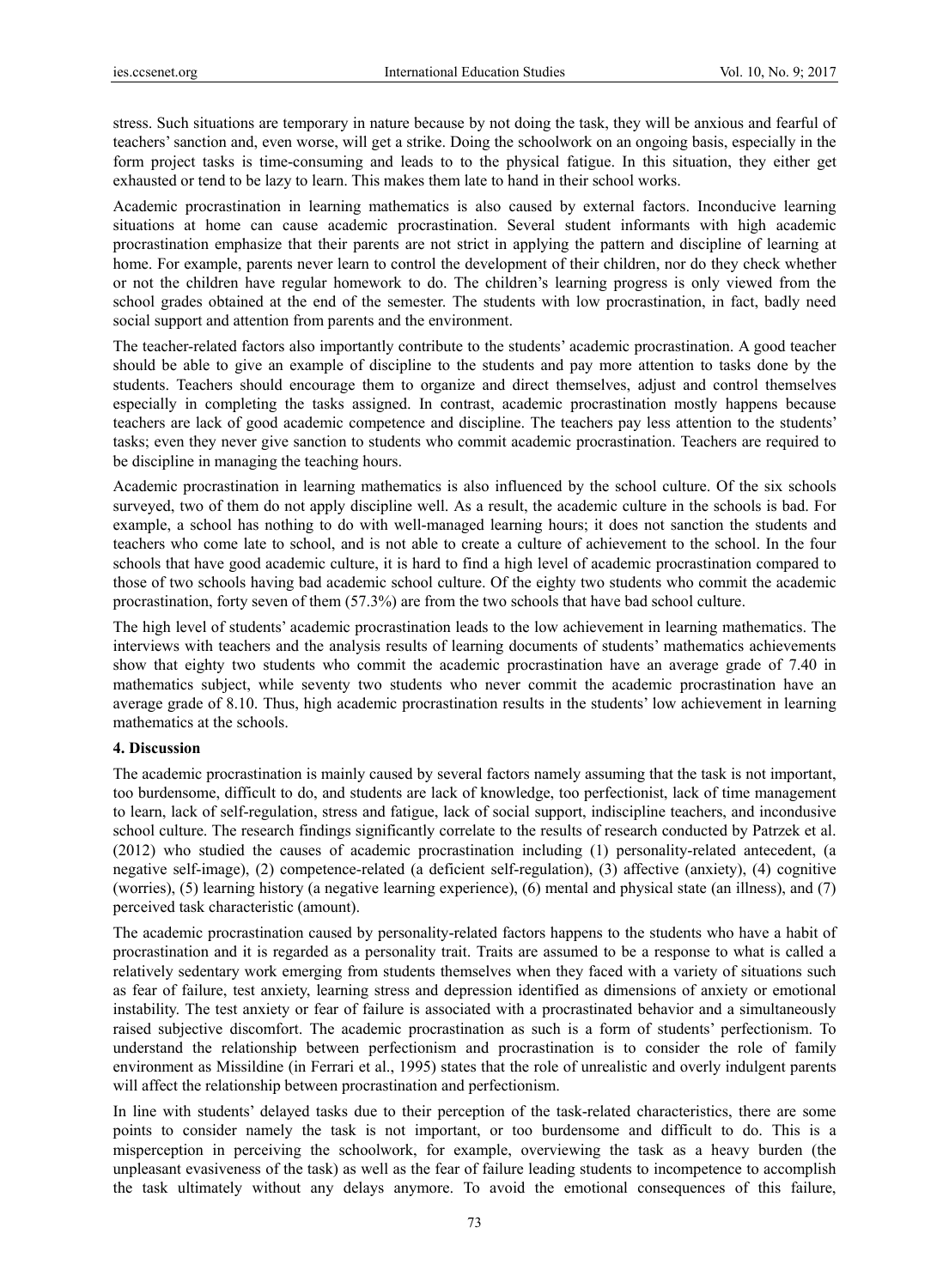procrastinators begin to delay the task until they cannot complete it satisfactorily (Ellis & Knaus, cited in Ferrari et al., 1995).

Students who are lack of time management skills tend to blame the time as a determinant factor that influences the poor quality of the task being completed. This problem needs an intervention through teaching and learning skills and approaches that focus more on time management and scheduling (Procee, et al., 2013; Eerde, 2003; Gafni & Geri, 2010).

Instead, academic procrastination is caused by low self-regulated learning. The occurrence of procrastination indicates failure in self-regulation learning. Students who have self-regulation in learning or studying are able to set goals, plan, and use effective learning strategies. Conversely, students who have low self-regulation learning often fail to implement effective learning strategies. Expanding the view that the academic procrastination is a form of failure in self-regulation, some researchers suggest that self-regulation is the source of procrastination. A procrastinator may show a lack of self-regulation in three areas: cognitive, motivational, and behavioral. Self-regulation is a key to understand procrastination. A low self-esteem corresponds to a high level of procrastination. In this case teachers play an important role to manage the self-regulation teaching in the classroom (Asikhia 2010; Babadogan 2010; Behrozi, Yeilagh, & Mansourian, 2013; Klassen, Krawchuck, & Rajani, 2008; Motie, Heidari, & Sadhegi, 2013; Park & Sperling, 2012; Wolters, 2003).

The results of such studies show that stress and fatigue are two factors triggering academic procrastination and this thesis is supported by Tice and Baumeister (1997) who state that the health factors contribute to the cause of procrastination. In addition, the level of stress and physical symptoms appear during the semester. Comparing to non-procrastinator students, at the beginning of the semester, procrastinators show low levels of stress and other psychological symptoms, but these symptoms will increase at the end of the semester.

Academic procrastination is also caused by external factors, namely the lack of social support, indiscipline teachers, and inconducive school culture. The results of this research is supported by the results of a previous study conducted by Patrzek et al. (2012) and Zeenath & Orcullo (2012) that show academic procrastination caused primarily by the private life (lack of social networks), and the school-related factor (teachers' quality). In an environment of education, although teaching is held in a different class with a different teacher, school culture as a whole has the same things in common. School culture at certain schools will give different results such as students' achievement, students' aggressiveness, lying behaviors, school crime, attachment, social interaction, and fights (Hoy & Hannum, 1997; G. Gottfredson, D. Gottfredson, Payne, & N. Gottfredson 2005; Wilson 2012; Libbey, 2004). School culture includes disciplines applied at school, feeling safe when students are at school, learning outcomes, social relationships, school facilities, and students' feelings toward the school that can affect the environment, behavior, and students' learning, and increasing social interaction, and positive behavior organized in the school environment (Zullig, Koopman, Patton, & Ubbes, 2010). In the context of academic culture at school, teachers can implement the commitment to students (affiliated teachers), and provide the facilities and infrastructure in teaching and learning processes. A healthy school culture will improve students' achievement, and ultimately affect the low academic procrastination (Hoy & Hannum, 1997).

In addition, academic procrastination leads to low learning achievement in Mathematics (Burka & Yuen, 1983; Ferrari et al., 1995; Knaus, 1998; Tice & Baumeister, 1997) and the low attendance in the class until dropouts (Knaus, 1998). Furthermore, Burka and Yuen (1983) add that an emotional component has some consequences for academic procrastination. When people realize that they do delay in doing the task, they will experience a number of internal feelings such as inadequate, panic, anxiety, cheating, tense, and guilt.

#### **5. Conclusion**

Academic procrastination in learning Mathematics is caused by such factors as assumption that the tasks are not important, too burdensome and difficult to work, insufficiency of knowledge, being too perfectionist, poor learning time management, lack of self-regulation, stress and fatigue, inconducive social support, indiscipline teachers, and unsupported school culture. It, what matters most, contributes to low learning achievement.

These findings might help teachers both school administrators to plan and take actions. Since Mathematics has to be taught in various fun and interesting way, and it can be applied in the daily activities, teachers, then have to change their conventional learning strategies into students' center-learning ones. They could use effective learning strategies, or project based learning, for example. This can encourage students to conduct an in-depth investigation and encourage the responsibility on them in completing the tasks assigned by their teachers. Teachers are also encouraged to develop students' self-regulated learning programmatically because academic procrastination results from a failure of students in self-regulating the learning (the self-regulated learning). School administrators could use these findings in forming intake policies, for example creating a school culture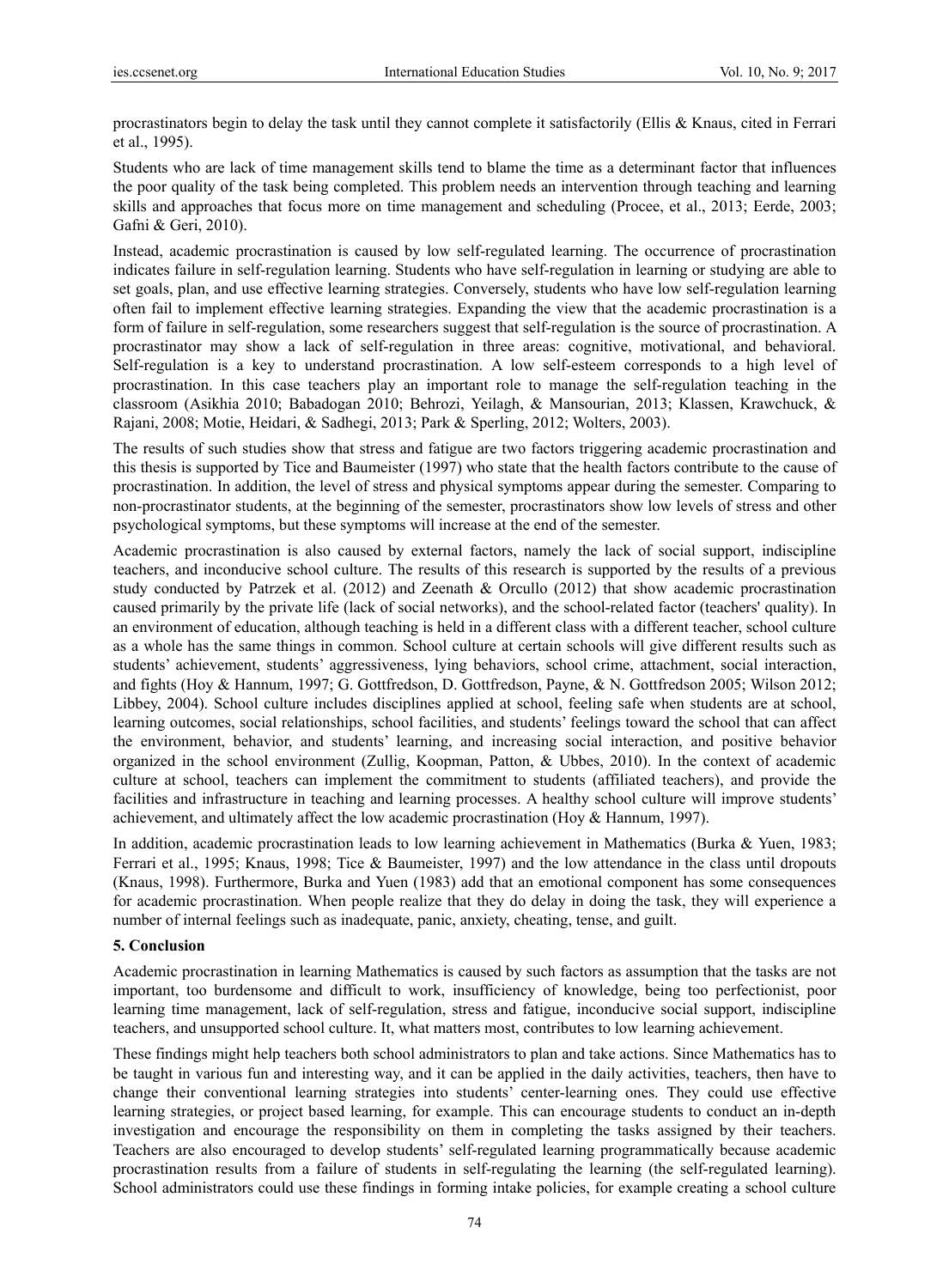which involves discipline, security, social relationship, and school facilities. School culture requires teachers to have commitment to their students (teacher affiliation) and to provide learning facilities and equipment. A healthy school culture increases students' academic achievement, and finally results in lower academic procrastination.

#### **References**

- Asikhia, O. A. (2010). Academic Procrastination in Mathematics: Causes, Dangers, and Implications of Counselling for Effective Learning. *International Education Studies, 3*(3), 205-210. https://doi.org/10.5539/ies.v3n3p205
- Asri, D. N. (2016). The Effect of Self-Regulated Learning, School Culture and Gender on Academic Procrastination of Junior High School Students. In DYP. Sugiharto (Ed.), *1st Semarang State University International Conference on Counseling and Educational Psychology* (pp. 122-129). Semarang, Indonesia: Semarang State University.
- Babadogan, C. (2010). The impact of academic procrastination behaviors of the students in the certificate program in English language teaching on their learning modalities and academic achievements. *Social and Behavioral Sciences*. *2*. https://doi.org/10.1016/j.sbspro.2010.03.499
- Behrozi, N., Yeilagh, M. S., & Mansourian, A. (2013). The Relationship between Self-Regulated Learning Strategies, Motivastional Learning Strategies, Procrastination and Academic Performance among the First Grade of High School Male Students in Boushehr. *Journal Life Science and Biomedicine, 3*(4), 277-284. Retrieved from http://ijsb.science-line.com
- Bell, C. V., & Pape, S. J. (2014). Scaffolding the development of self-regulated learning in mathematics classrooms. *Middle School Journal, 45*(4), 23-32. https://doi.org/10.1080/00940771.2014.11461893
- Burka, J., & Yuen, L. (1983). Mind Games Procrastinators Play. *Psychology Today*, 32-34.
- Deniz, M. E., Traz, Z., & Aydogen, D. A. (2009). Investigation of Academic Procrastination, Locus of Control, and Emotional Intelligence. *Educational Sciences: Theory and Practice, 9*(2), 623-632. Retrieved from http://www.files.eric.ed.gov/fulltext/EJ847770.pdf
- Eerde, W. E. (2003). Procrastination at Work and Time Management Training. *The Journal of Psychology, 137*(5), 421-434. http://doi.org/10.1080.00223980309600625
- Ferrari, J. R., Johnson, J. L., & McCown, W. G. (1995). *Procrastination and Task Avoidance. Theory, Research, and Treatment* (Snyder, C. R., Ed.). New York: Plenum Press. https://doi.org/10.1007/978-1-4899-0227-6
- Gafni, R., & Geri, N. (2010). Time Management: Procrastination Tendency in Individual and Collaborative Tasks. *Interdisciplinary Journal of Information, Knowledge, and Management, 5*, 115-125. Retrieved from http://www.ijikm.org
- Gottfredson, G. D., Gottfredson, D. C., Payne, A. A., & Gottfredson, N. C. (2005). School climate predictors of school disorder: Results from a national study of delinquency prevention in schools. *Journal of research in Crime & Delinquency. 42*(4), 412-444. https://doi.org/10.1177/0022427804271931
- Haghbin, M., Mccaffrey, A., & Phychyl, T. A. (2012). The Complexity of the Relation between Fear of Failure and Procrastination. *Journal of Rational-Emotive & Cognitive-Behavior Therapy, 30*(4), 249-253. https://doi.org/10.1007/s10942-012-0153-9
- Haycock, L. A., McCarthy, P., & Skay, C. L. (1998). Procrastination in College Students: The Role of Self-Efficacy and Anxiety. *Journal of Counseling and Development, 76*(3), 317-324. https://doi.org/10.1002/j.1556-6676.1998.tb02548.x
- Hoy, W. K. & Hannum, J. W. (1997). Middle school climate: An empirical assessment of organizational health and student achievement. *Educational Administration Quarterly, 33*. Retrieved from https://doi.org/10.1177/0013161X97033003003
- Klassen, R. M., Krawchuck, L. L., & Rajani, S. (2008). Academic procrastination of undergraduates: Low self-efficacy to self-regulate predicts higher levels of procrastination. *Contemporary Educational Psychology, 33*, 915-931. https://doi.org/10.1016/j.cedpsych.2007.07.001
- Knaus, W. (1998). *Do it now!* John Wiley & Sons, USA.
- Libbey, H. (2004). Measuring student relationship to school: Attachment, bonding, connectedness, and engagement. *Journal of School Health, 74*(7), 274-283. https://doi.org/10.1111/j.1746-1561.2004.tb08284.x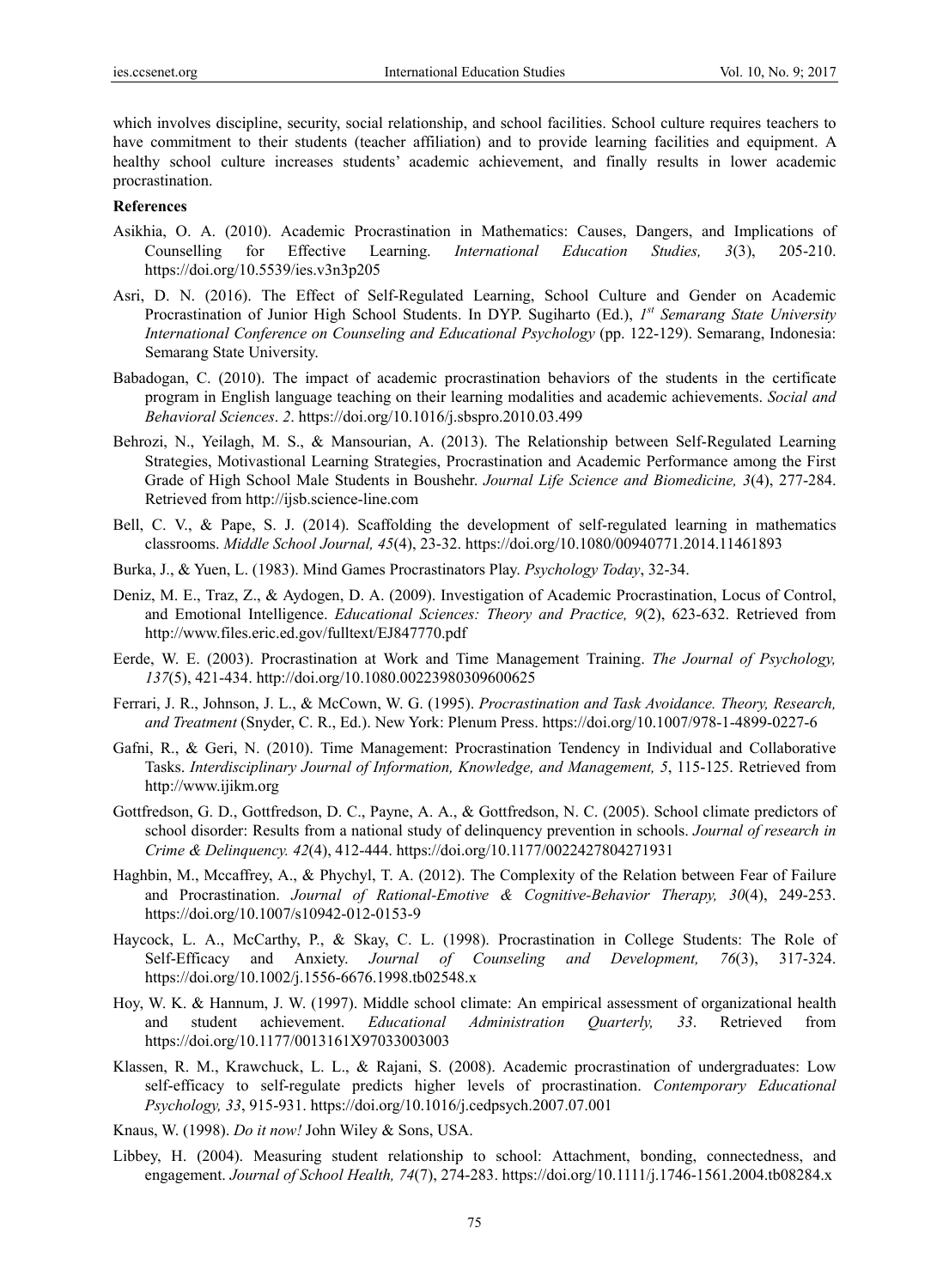- Miles, M. B., Huberman, A. M., & Saldana, J. (2014). *Qualitative Data Analysis*. SAGE Publications, New York Miles.
- Milgram, N., & Toubiana, Y. (1999). Academic anxiety, academic procrastination, and parental involvement in students and their parents. *British Journal of Educational Psychology, 69*, 345-361. https://doi.org/10.1348/000709999157761
- Motie, H., Heidari, M., & Sadhegi, M. A. (2013). Develoment of A Self-Regulation Package For Academic Procrastination and Evaluation of Its Effectiveness. *The European Journal of Social & Behavioural Sciences*. http://dx.doi.org/10.15405/FutureAcademy/ejbs(2301-2218).2012.4.21
- Park, S. W., & Sperling, R. A. (2012). Academic Procrastinators and Their Self-Regulation. *Scientific Research, 3*(1), 12-23. https://doi.org/10.4236/psych.2012.31003
- Patrzek, J., Grunschel, C., & Fries, S. (2012). Academic Procrastination: The Perspective of University Counsellors. *International Journal Adv Counselling, 34*, 185-201. https://doi.org/10.1007/s10447-012-9150-z
- Procee, R., Kamphorst, B., Wissen, A., & John-Jules. (2013). A formal model of procrastination. *Journal Rational-Emotive & Cognitive-Behavior Therapy, 30*, 1-15. https://doi.org/10.1007/s10447-012-9150-z
- Pychyl, T. A., Coplan, R. J., & Reid, P. A. M. (2002). Parenting and procrastination: gender differences in the relations between procrastination, parenting style and self-worth in early adolescence. Online of *Personality and Individual Differences, 33*, 271-285. https://doi.org/10.1016/S0191-8869(01)00151-9
- Saleem, M., & Rafique, R. (2012). Procrastination and Self-Esteem among University Students. *Pakistan Journal of Social and Clinical Psychology, 9*(3), 50-53. Retrieved from http://www.questia.com
- Schraw, G. Wadkins, T., & Olafson, L. (2007). Doing the things we do: A grounded theory of academic procrastination. *Journal of Educational Psychology, 99*(1), 12-25. https://doi.org/10.1037/0022-0663.99.1.12
- Seperiah, F., & Lotf, J. J. (2011). The Effects of Coping Styles and Gender on Academic Procrastination among University Students. *Journal of Basic and Applied Scientific Research, 1*(12), 2987-2993. Retrieved from http://www.textroad.com
- Tice, D. M., & Baumeister, R. F. (1997). Longitudinal study of procrastination, performance, stress, and health: The Cost and benefits of Dawdling. *Psychological Science, 8*(6), 454-458. https://doi.org/10.1111/j.1467-9280.1997.tb00460.x
- Tsai, C. W., Shen, P. D., & Lee, T. H. (2011). The Effect of Combined Training of Web-Based Problem-Based Learning and Self-Regulated Learning. *International Journal of Web-Based Learning and Technologies, 6*(2), 40-50. https://doi.org/10.4018/jwltt.2011040103
- Vahedi, S., & Mortazanajad, H. (2009). Self-Regulation and Dimensions of Parenting Styles Predict Psychological Procrastination of Undergraduate Students. *Iran Journal Psychiatry*, *4*. Retrieved from http://www.ijps.tums.ac.ir
- Vahedi, S., Farrokhi, F., Gahramani, F., & Issazadegan, A. (2012). The Relationship Between Procrastination, Learning Strategies and Statistic Anxiety Among Iranian College Students: A Canonical Correlation Analysis. *Iran Journal Psychiatry Behavior Science, 6*(1). Retrieved from https://www.ncbi.nlm.nih.gov
- Wilson, B. A. (2012). Belonging to Tomorrow: An Overview of Procrastination. *International Journal of Psychological Studies, 4*(1), 221-217. https://doi.org/10.5539/ijps.v4n1p211
- Wolters, C. A. (2003). Understanding procrastination from a self-regulated learning perspective. *Journal of Educational Psychological, 95*(1), 179-187. https://doi.org/10.5539/ijps.v4n1p211
- Zakeri, H., Esfahani, B. N., & Razmjoee, M. (2013). Parenting Styles and Academic Procrastination. Online Journal of *Social and Behavioral Sciences, 84*, 57-60. https://doi.org/10.1016/j.sbspro.2013.06.509
- Zeenath, S., & Orcullo, D. J. C. (2012). *Exploring Academic Procrastination among Undergraduates*. https://doi.org/10.7763/IPEDR.2012.V47.9
- Zullig, K. J., Koopman, T. M., Patton, J. M., & Ubbes, V. A. (2010). School Climate: Historical Review, Instrument Development, and School Assessment. *Journal of Psychoeducational Assessment, 28*(2). https://doi.org/10.1177/0734282909344205